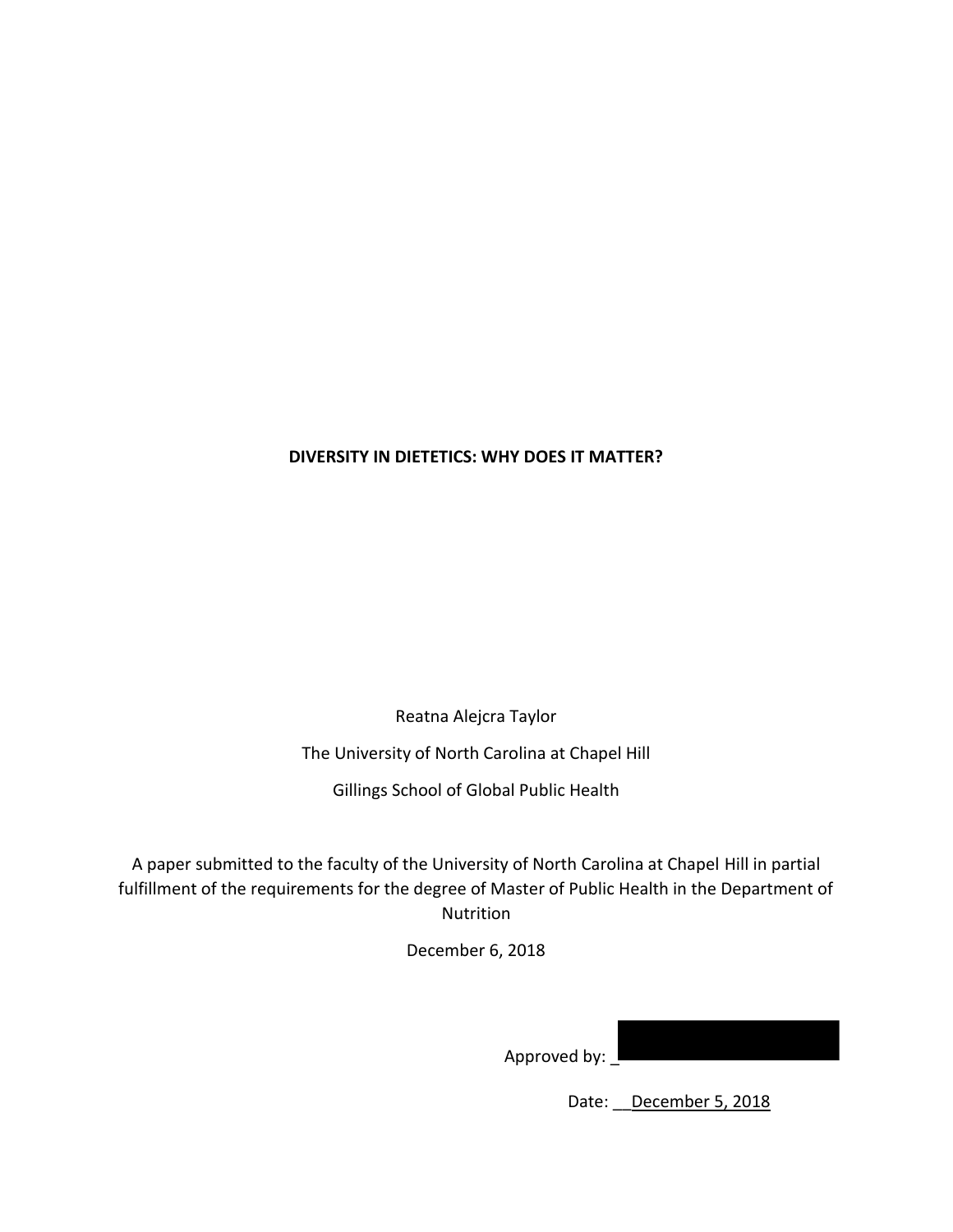#### **Introduction**

At the 2016 Food and Nutrition Conference and Expo's (FNCE), the largest annual meeting of food and nutrition experts, Opening Session, past president of the Academy of Nutrition and Dietetics (henceforth, "Academy"), Lucille Beseler stated: "A health profession must look like the public it serves to remain strong, trusted and aware of the challenges and needs of a diverse population."<sup>1</sup> For "nearly three and a half decades, the Academy [has been] aware of the need to culturally diversify its membership base," and "called for an increase in diversity in 1984."  $2,3$  However, the demographics of the profession remains largely monolithic despite recognition of the need to increase diversity in the field and dedicated efforts to do so.

The lack of diversity amongst healthcare practitioners has long been an issue, and within the dietetics profession is no different. However, it could be argued that this issue is more pronounced within the dietetics profession. Overwhelmingly, out of 100,000+ dietitians, 74.8% identify as white.<sup>4</sup> As a contrast, 4% of dietitians identify as Asian, 3.3% as Latino/a, 2.5% identify as Black, 1% identify as Native Hawaiian or Pacific Islander, 0.6% identify as American Indian or Alaskan Native, and 1.1% identify as other. <sup>4</sup> According to the 2010 U.S. Census, the total U.S. population is 63.7% White, 16.3% Latino/a, 12.2% Black or African American and 4.7% Asian, 0.7% American Indian or Alaska Native, 0.15% Native Hawaiian or other Pacific Islander, and 0.2% are some other race.<sup>5</sup> In comparison to the current racial/ethnic demographics within the U.S. where nearly 34.3% of the population identifies as a racial or ethnic minority, approximately 12.5% of the dietetics profession identifies as a racial or ethnic minority. It is overwhelmingly evident that these demographics do not reflect the racial or ethnic diversity of the nation.

Why is this problematic? One reason is related to the populations served by dietitians. Communities of color are amongst the wide variety of populations for which dietitians provide services. Chronic diseases such as obesity, diabetes, and heart disease disproportionately affect people of color who are often also at increased nutritional risk.<sup>6</sup> The prevalence of obesity (body mass index ≥30 kg/m2) was 47% in Latino/a adults and 46.8% in non-Latino Black adults compared to 37.9% in non-Latino white adults.<sup>7</sup> Whereas with diabetes, there is a 77% and 66% higher risk of being diagnosed with diabetes for African-American and Latino/a populations, respectively, when compared to white populations.<sup>8</sup> Compared to the general population, the risk of developing diabetes is twice as high for Asian Americans, Native Hawaiians, and Pacific Islanders.<sup>8</sup> Heart disease is one of the leading causes of death in the U.S, accounting for 1 in 4 deaths. <sup>9</sup> However, disparities exist with the prevalence of cardiovascular risk factors, hospitalization rates, and life expectancy - where the risks are higher for non-Hispanic black populations than for non-Hispanic white populations. <sup>9</sup> These chronic health conditions have nutritional implications and can be prevented and/or managed through lifestyle modifications that include nutritional intake.

The rapidly changing demographic profile that is taking place within the nation is only going to make the current issue with the lack of diversity a larger one if it continues at its current rate. It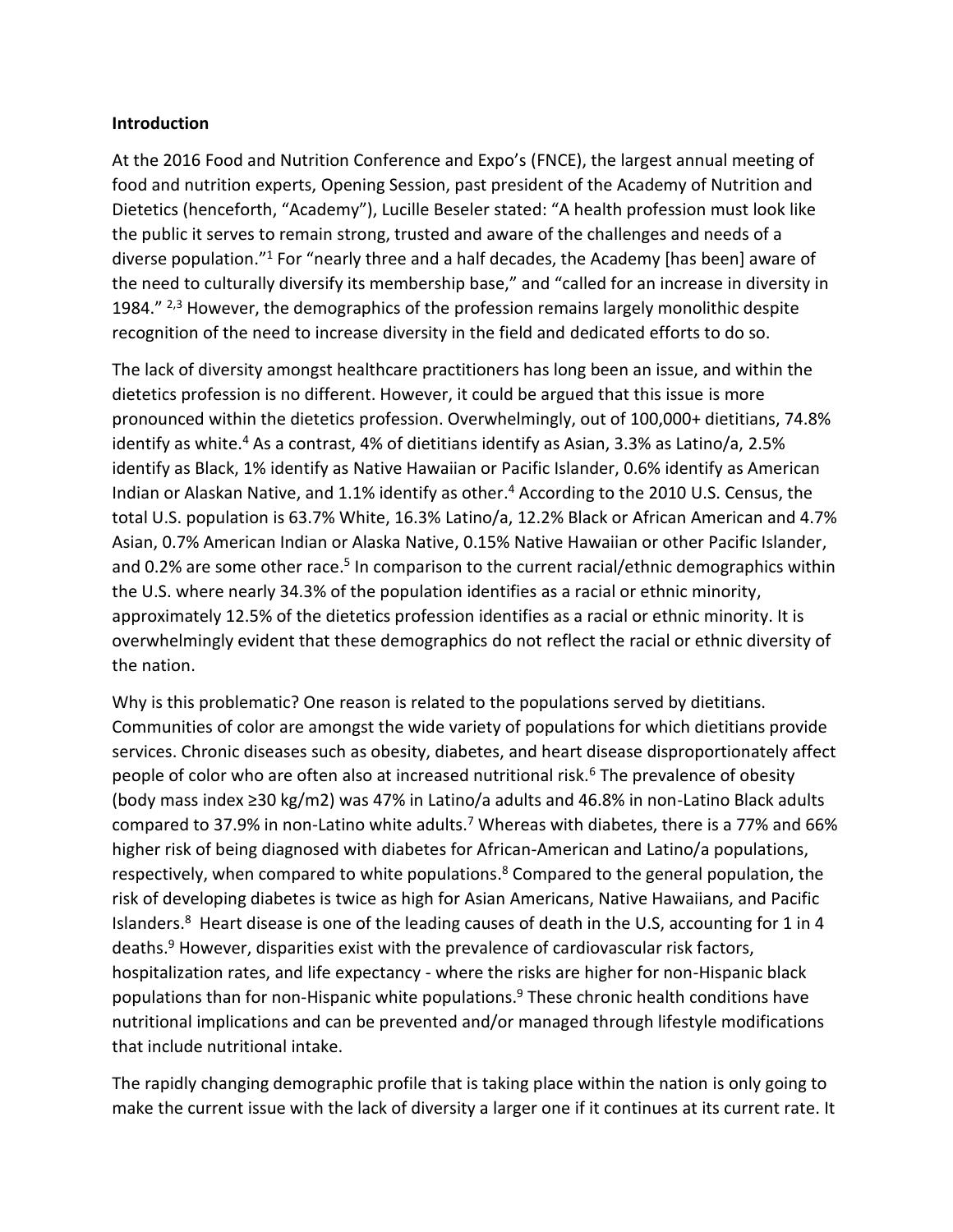is projected that by 2044, minority populations will become the majority – with more than half of the U.S population belonging to a minority group.<sup>10</sup> As the nation steadily continues to become more and more diverse, the need for dietetic practitioners to also be reflective of that diversity is even more pronounced. The ramifications of this not being achieved may result in the health of minority communities to continue to be at risk.<sup>11</sup> However, diversification of the workforce is one way to address health disparities and improve the quality of care and health of the general population.<sup>12</sup> The U.S. Department of Health and Human Services (HHS) recognizes the benefit of a diversified workforce in the possibility of improving population health outcomes "through greater access to care for underserved populations and better interactions between patients and health professionals."<sup>13</sup> Furthermore, practitioner-patient concordance, especially in terms of cultural and language representation, "has been shown to improve patient satisfaction, patient-clinician communication, and access to care for patient[s] belonging to minority populations" which also contributes to increased quality of care.<sup>12</sup> The present paper explores the importance of diversifying the field of nutrition and dietetics and examines the efforts that have been taken to address this issue.

# **Overview of the dietetics profession**

The dietetics profession is a field of healthcare in which practitioners focus on the relationship between food, nutrition, and health in order to work toward health promotion and disease prevention/management. The science-based discipline studies the diet and its implications on health and the human body and is supported by evidenced-based research. Key practitioners within the dietetics profession include Registered Dietitian Nutritionists (RD/RDNs). RDNs, dietetics practitioners who are food and nutrition experts, are among those credentialed to practice within the field of nutrition and dietetics. The credentialing process for these dietetics' professionals includes completion of a didactic and experiential training program. They may work in various settings, some of which include healthcare, industry, public health, academia, research, and food service. As with any science, nutrition is always changing and as such, the dietetics field has changed drastically since its inception. However, the same is not true for the make-up of practitioners within the field. The Academy (then known as the American Dietetic Association or ADA) was founded in 1917 but given the time period, diversity was not one of their focuses. The profession was "overwhelmingly white" then and predominantly continues to be now.<sup>3</sup>

## **Research regarding diversity in the field**

Diversity can be defined as "the range of human differences, including but not limited to race, ethnicity, gender, gender identity, sexual orientation, age, social calls, physical ability or attributes, religious or ethical values system, national origin, and political beliefs."<sup>14</sup> While there are many facets of diversity that may not be represented within the field of nutrition and dietetics, I am particularly interested in the lack of racial and ethnic diversity within the field and will be focusing on those two facets for the purposes of this paper.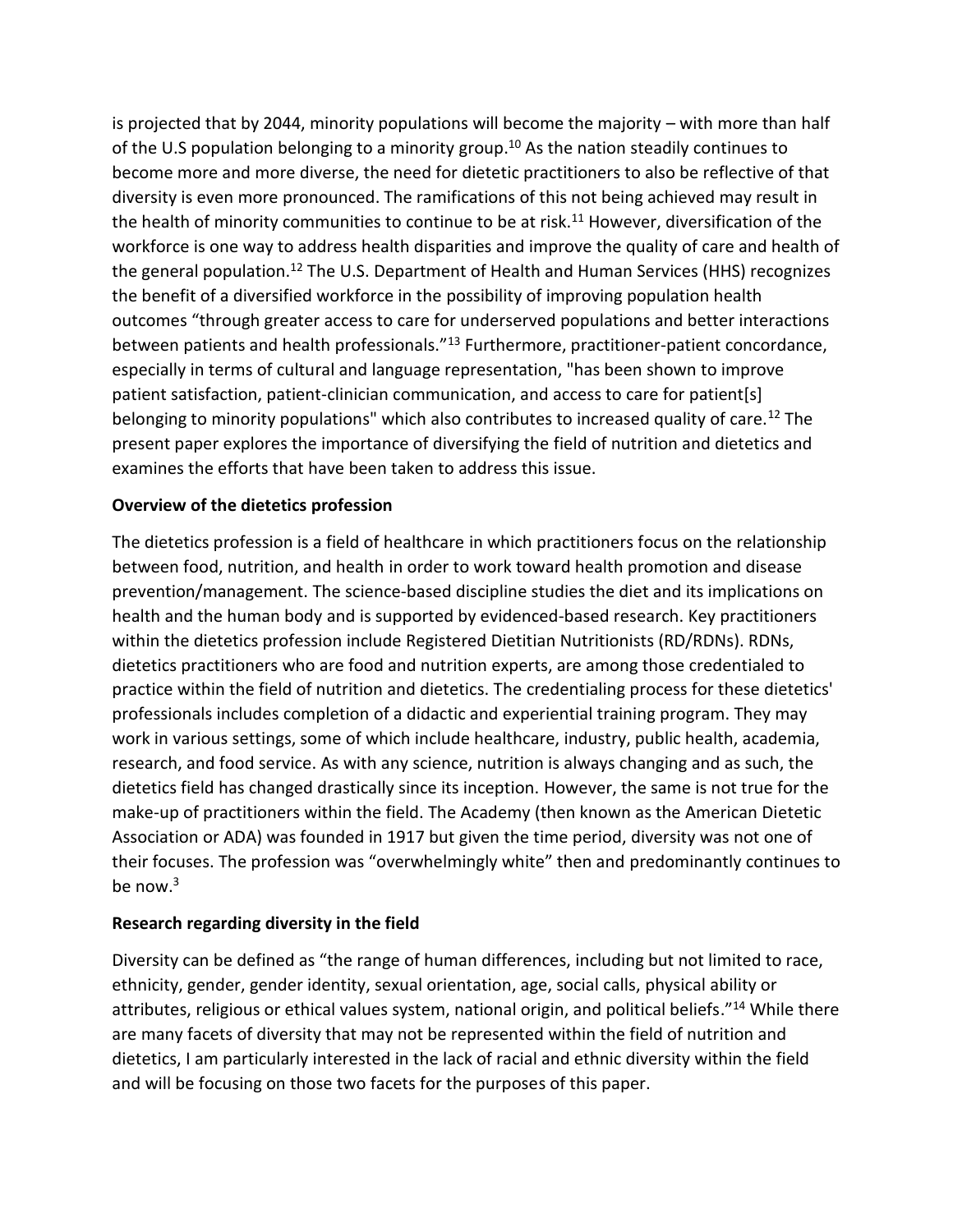Upon revision of the literature published from the Academy, I found a variety of research regarding diversity that has been released over the past three and a half decades. The Academy has recognized that the lack of representation within the field is of concern, as I have previously stated. So, what has been done to address this concern? The Academy's (then ADA) formal commitment towards seeking to increase the diversity of the profession began in 1984 through an Academy and Foundation commissioned study on the health care of minorities.<sup>15</sup> The findings from that study were released in a report titled, *A New look at the Profession of Dietetics*. <sup>15</sup> It was in this report that the importance of a racially and ethnically representative membership base was expressed as necessary "to fulfill its responsibilities as a professional organization … [and]… has a social obligation to tap the inherent potential within minority population groups as a benefit to both the dietetics profession and society."<sup>16</sup> The membership base at the time was comprised of 87% of membership identifying as white.<sup>6</sup> As a response to recommendations from that report, in 1987 the Academy developed its first Minority recruitment and retention plan and in 1992 appointed a House of Delegates (HOD) Affirmative Action Committee.<sup>15,16</sup> By 1995, the HOD Affirmative Action Committee had renamed the Diversity Committee and assigned to the Board of Directors' (BOD) reporting structure via a revision to the Academy's bylaws.<sup>15–17</sup> In 1996, the Diversity Committee drafted a diversity philosophy statement that was subsequently approved by the BOD and coincided with the update of the Academy's 1996-1999 Strategic Framework, for which diversity was a common tenet within the overall plan.<sup>15,16</sup> In 2001, the Academy's commitment towards the goal of increasing diversity of the membership included strategies to "increase diversity in educational preparation" via a nearly \$100,000 federal grant from the U.S. Department of Health and Human Services (HHS) for the development of a national minority mentoring program.<sup>17,18</sup> This same year, the development of *Building Our Future*, the diversity mentor program toolkit followed.<sup>3,18,19</sup> Still being utilized today, the purpose of this toolkit has been to "assist [current] dietitians in recruiting culturally diverse students" at the K-8, high school, and college levels as well as to "offer … tactics to provide [students with] mentoring and education … to [attract] them toward the dietetics profession."15,20

These actions were further complemented by several other activities by the Academy to demonstrate its commitment to diversity. Some include the creation and subsequent formal recognition of networking groups such as Member Interest groups (MIGs); the creation of the Diversity Action Award and Diversity Promotion Grant in 2005 – an award and a biannual grant that recognizes similar accomplishments in minority recruitment and retention-related projects; the introduction of the Diversity Leader program in 2009 – a 2-year leadership program that offers mentorship, training, and networking opportunities to selected active Academy members from underrepresented groups; the release of the supplement to the Journal of Nutrition and Dietetics, *Building a Brighter Tomorrow: Diversity, Mentoring and the Future of Dietetics*, in 2013 – a framework for the initiatives supporting diversity that the Academy has done; and more recently the development of the Academy's first Diversity Strategic Plan in 2014.<sup>3,15,17</sup> The Diversity Strategic Plan 2015-2020, is a 5-year plan "to impact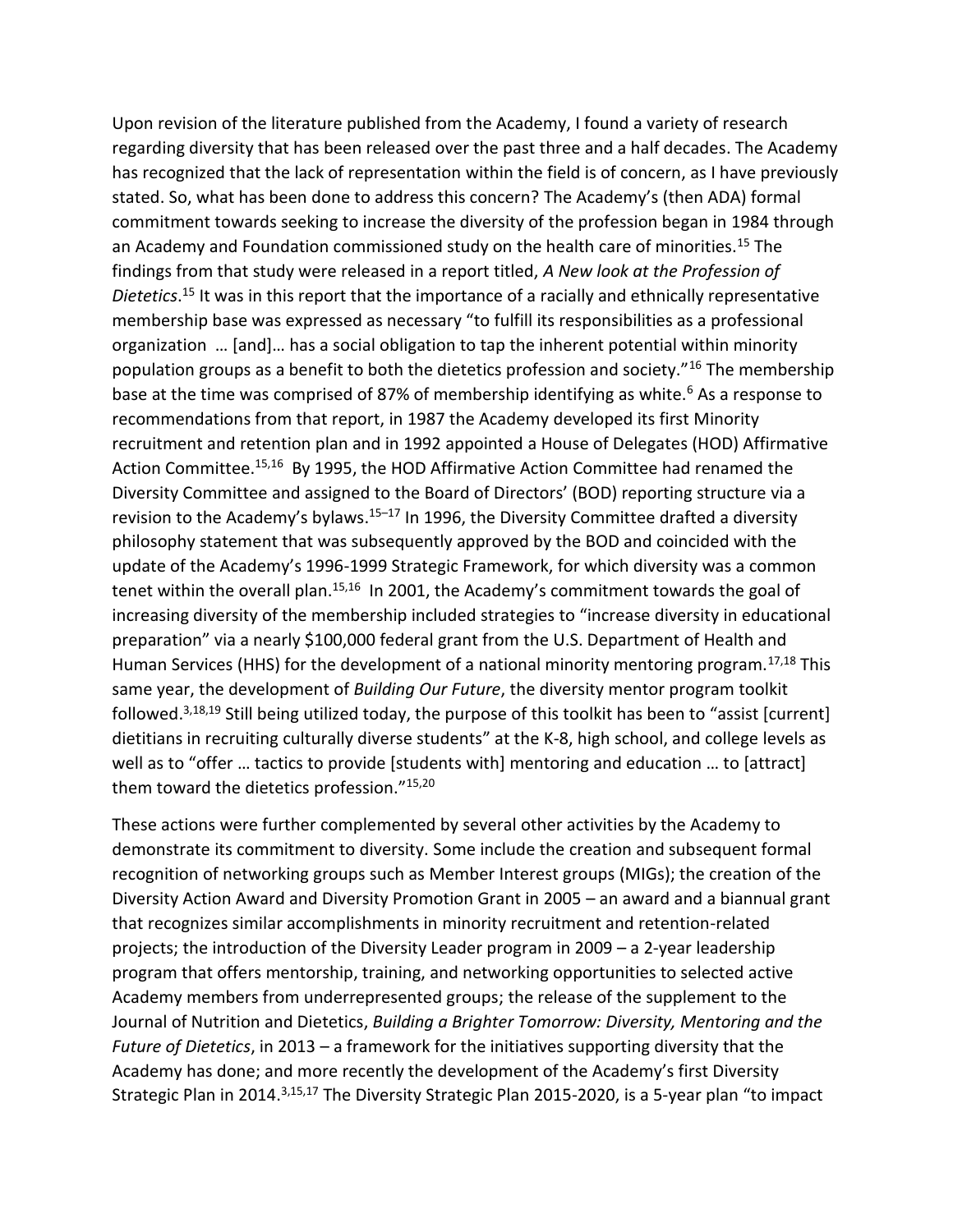and influence all levels of the Academy including increasing the diversity of future nutrition and dietetics practitioners and the cultural competence of current nutrition and dietetics practitioners" through the development of "pipeline programs for both entrance into and leadership of the profession as well as cultural competency for current practitioners".<sup>15</sup> However, despite these efforts the lack of representation within the field remains a concern. Momentum towards diversity work in the healthcare workforce was evident in the 1990s and early 2000s, but minority representation in healthcare still fared poorly compared with optimal numbers necessary for adequate representation, including within the dietetics profession.<sup>21</sup> In 1999, the Academy's (then ADA) membership survey indicated that nearly 10% of the profession was racially or ethnically diverse with 2.4% of RDs identified as African American/Black, 2.0% identified as Latino/a, 5.4% identified as Asian or Pacific Islanders, and 0.2% identified as American Indian, Alaskan Native, and Hawaiian Natives.<sup>18</sup> Although gains in percentages are apparent, compared with current statistics, there has not been an extremely significant change in a span of nearly 20 years as nearly 11.4% of RDs identify as belonging to an underrepresented group . <sup>4</sup> With the minimal progress that has been made towards diversification of the profession, it leads many to believe that the aforementioned initiatives have not worked. 6,22

Why do the demographics continue to fail to be representative of minority groups despite the clear dedication that the Academy has made towards such efforts? One problem may be related to the approach. Primary solutions to address the issue of diversity has focused on addressing recruitment through varying methods, such as mentorship, with the thought that mentoring and addressing minority students "lack of knowledge about the profession" will increase the likelihood that students will pursue the dietetics profession.<sup>20</sup> In addition, several studies exploring diversity in the field has supported or suggested recommendations for recruitment. For example, in 1996, an article released in Journal of the American Diet Association discussed the involvement that the Academy was taking to "develop and implement successful programs to recruit persons from underrepresented groups into dietetics education programs."<sup>16</sup> Davis and Greenwald (2000) suggested program flexibility and outreach be used as recommendations for recruitment.<sup>20,23</sup> Suarez and Shanklin (2002) suggested that more minority students would be attracted to the field through early recruitment methods such as during school career days.<sup>24</sup> Taylor et. al (2003), suggested "strategic plans for marketing and recruitment of minority students" as a means to increase the diversity of the profession by means of increasing diversity of dietetic programs.<sup>19</sup> Felton et. al (2008) also suggested that "recruitment efforts should begin early" in order to increase the number of minority students, specifically African-American students, in the profession.<sup>25</sup>

In-kind with these recommendations, the Academy developed the *Building Our Future* diversity mentor toolkit with the intent of addressing "minority students' lack of awareness" about dietetics as a career choice and assisting current dietitians with recruiting minority students into the profession.<sup>20,26</sup> This resource "has been the guide to address diversity recruitment for the field" for the past 17 years, and arguably as evidenced by the stagnancy of representation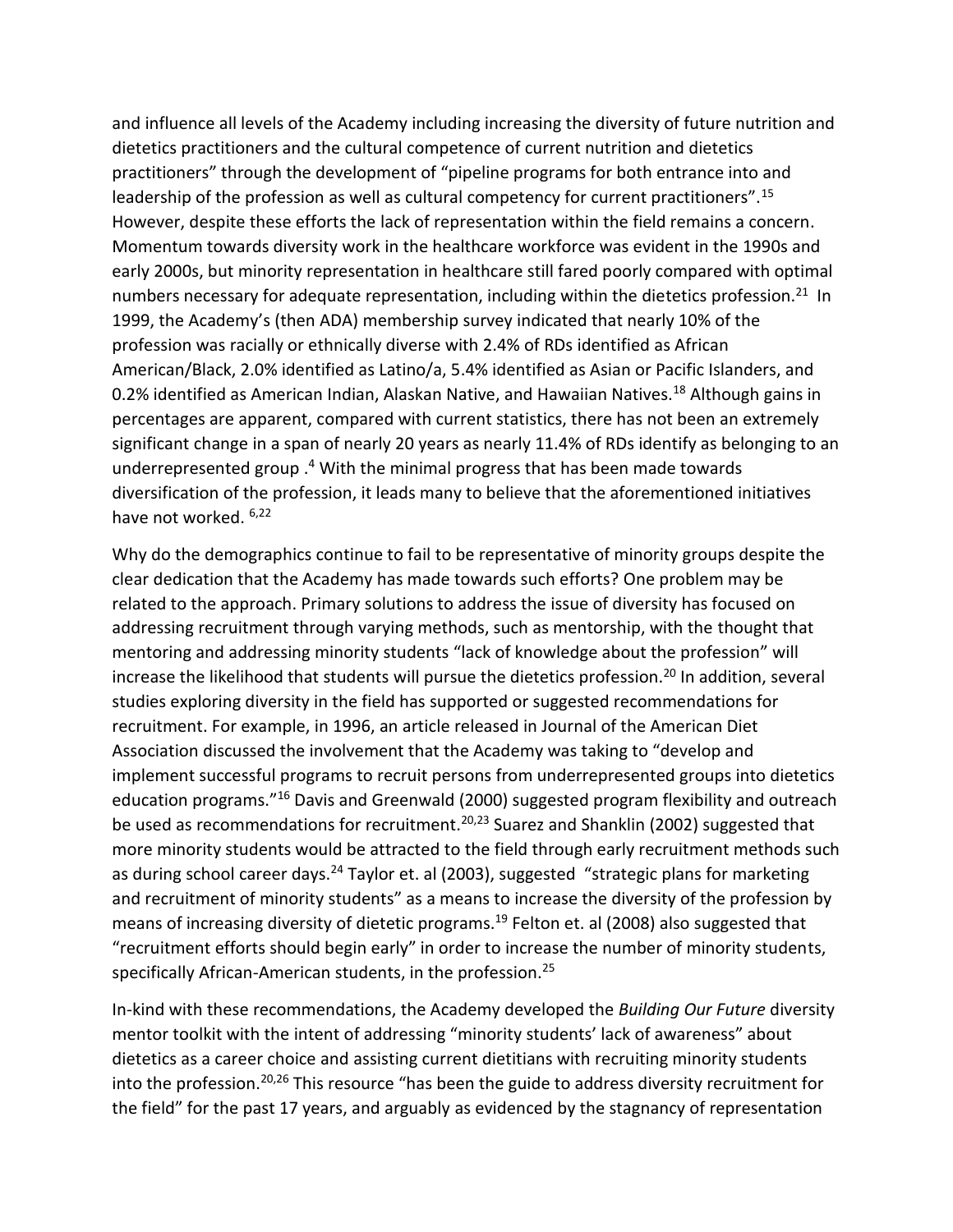that is still being observed, has not resulted in substantial impact.<sup>20</sup> While mentoring individuals of diverse background and experience is an effective tool that can be used for recruiting and obtaining adequate representation in the profession, it alone may not address the lack of diversity in the profession.<sup>27</sup>

There are multiple factors that affect one's interest in a particular profession and "lack of awareness" isn't the only barrier of entry. Barriers within the education/training to become an RD, perceived cultural barriers to academic success, lack of economic ability, and inability to envision oneself in the profession have been cited in the literature as some of the other obstacles that inhibit diverse individuals from entering the dietetics profession and cannot solely be addressed via mentoring or education about the field.<sup>19,22,25,28,29</sup>

## **Barriers in the pathway to becoming an RD**

The training to become an RD requires the completion of a bachelor's degree in Nutrition/Dietetics through an Accreditation Council for Education in Nutrition and Dietetics (ACEND – the Academy's accrediting body) accredited Didactic Program in Dietetics (DPD) or Coordinated Program in Dietetics (CP).<sup>30</sup> One may also complete the core competencies that are outlined by the Academy as a post-baccalaureate through a non-traditional pathway.<sup>6</sup> Upon completion of the coursework, one must also complete 1200 hours of supervised practice known as the Dietetic Internship (DI) that is accredited by the ACEND.<sup>30</sup> This may be achieved alone, through a CP, or through an Individualized Supervised Practice Pathway (ISPP) of an ACEND accredited program. <sup>30</sup> After the coursework and DI are completed, to legally obtain the credential to be a dietitian, one must pass a national examination administered by the Commission on Dietetic Registration (CDR).<sup>30</sup> However, the matching process is highly competitive and has been exacerbated by a lack of internship openings available for those eligible to apply for them.<sup>31</sup>Nearly half of those who apply for internships are not accepted.<sup>32</sup> There has also been observed disparities in dietetic internship program acceptance for students belonging to minority groups.<sup>22</sup> Furthermore, there is a high financial burden of obtaining a DI, especially for minority students who may also be of lower socioeconomic status (SES). The duration of the internship can span 8 to 24 months, may require relocation, and are unpaid.<sup>3,32</sup> In addition, the range in cost for DPD or CP programs range in cost from \$6000 to \$30,000+.<sup>3</sup> While some programs offer stipends and the Academy provides some scholarship funding, there is not enough funding or financial support available to offset costs for minority students. Furthermore, in 2024, those seeking to obtain the RD credential must have a Master's degree.<sup>32</sup> While this is advantageous for increasing the competency of future practitioners, it will not make the field more inclusive as it will further increase the expense for obtaining the RD credential, presenting an additional barrier of entry for minority or disadvantaged students. Arguably, it can be suggested that the pathway to becoming an RD can be more arduous as a student of color.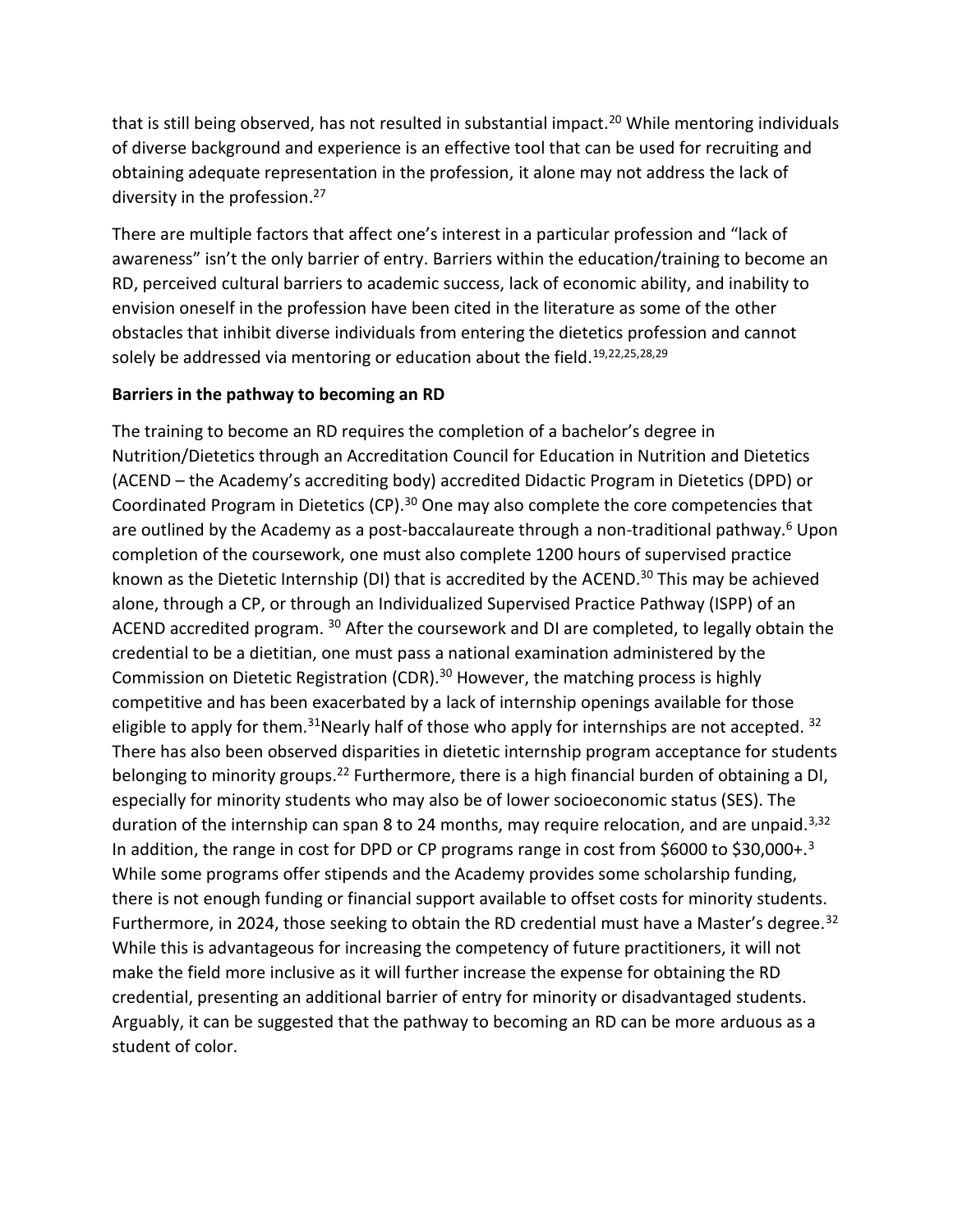#### **Perceived cultural barriers to academic success**

Educators function as a key stakeholder for the future of the profession as their responsibilities involve student recruitment, admissions, and retention efforts.<sup>20,32</sup> As such, the gatekeeper role that they play influences the ability for the profession to become more diverse. Literature on the perceptions of dietetic program directors and dietetic educators frequently site substandard academic preparation in science and math, academic difficulties, and absence of role models as reasons why minority students are underrepresented in the field.<sup>20,22,23,33,34</sup> This language that is commonly used when describing barriers for diverse students is reflective of deficit thinking – the suggestion that marginalized individuals "are lacking and do not possess the cultural resources necessary to navigate opportunity structures such as dietetics education."<sup>20,35</sup> These implicit biases places blame on those who are underrepresented and fails to acknowledge the cultural resources and knowledge that these individuals do possess and would bring into the field.<sup>20,35</sup> Additionally, the ability to develop "solutions to address the institutional barriers that prevent an increase in diversity and equity in the field" is hindered by such thinking.<sup>32</sup> Moreover, there is research to suggest that minorities experience bias in their dietetics education. In a study, Wynn, et. al (2017) found that white dietetics students reported that they received a higher level of faculty support during both the didactic and internship segments of their education than students from other backgrounds.<sup>34</sup> The same study also reported that less support is perceived by diverse students in dietetics and that the system of dietetics education is unfair.<sup>34</sup> These findings suggest the need for increased equity in support for dietetics students "in a variety of domains, starting from academic and financing education to providing psychosocial supports" in order to encourage increased diversity in the field.<sup>34</sup> They also support the need for holistic admission processes that is considerate of a broader range of factors in order to determine the overall potential of student success in the field rather than relying solely on academic achievements and other stringent criteria.<sup>24,32</sup>

## **Cultural Identity and the Stereotypical Image of the RD**

The evidence of the lack of diversity within the field also discourages diverse individuals from pursuing the profession. Lack of visibility of minority professionals in the field has been cited in the literature as a deterrent to pursuing a career in dietetics by diverse individuals. 25,28,32 This may be contributed to thinking that one may not "fit the mold" or may be the "odd man out" within the field, which can be uncomfortable and thus avoided.<sup>24,29,36</sup> There is also a stereotypical image of the dietitian that is often times perceived as being skinny, physically fit, and perfect.<sup>29,37</sup> Additionally, the stereotyped dietetic image in the literature is commonly associated with "an interest in health, physical fitness, and healthy eating."<sup>23,25,29,38</sup> However, those of diverse racial and ethnic backgrounds may not withhold these same ideals within their cultural identity. For example, Felton et. al (2008) found that the relevance of dietetics to the African-American community influenced the lack of African-American students pursuing the profession, citing that the concept of healthy eating was different in the African-American community than what is portrayed in the field.<sup>25</sup> This is evidenced by the perpetuation within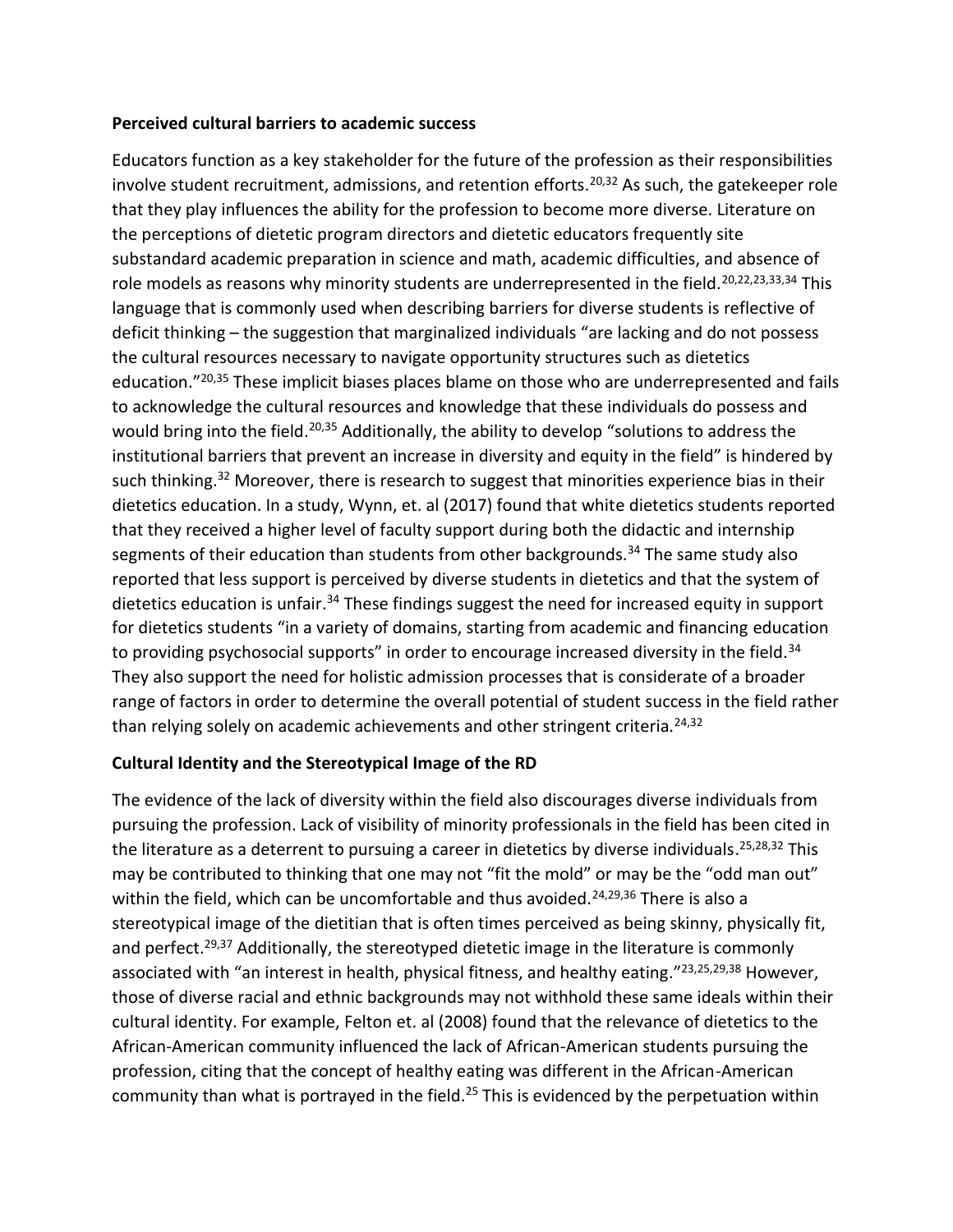the field of a "correct" diet and body image that is reflective of dominant white culture.<sup>2</sup> This sentiment was also expressed in a recently released article in the Academy published Food & Nutrition magazine, where dietitian Tamara Melton stated that "we [dietitians] have a very narrow of what healthy eating looks like; it's not inclusive of other cultures."<sup>36</sup> Therefore, those who do not feel that they can ascribe to these stereotypical characteristics may be resistant to pursue the field.<sup>29</sup> There is not much research on how cultural identity plays a role in the pursuit of a career in dietetics, however, it is an important component that is often disregarded when addressing the lack of diversity in the field.<sup>20</sup> Similarly, the stereotypical image of what it means to be a dietitian needs to be challenged if the field is to be more inclusive of diverse individuals who do not fit within that portrayal.

## **Why is diversity important?**

The importance of ensuring that the profession has a diverse membership is multifaceted; however, the benefits abound for both clients and patients as well as students and nutrition and dietetics practitioners. People of color are disproportionately identified as being of high risk for nutrition-related health issues.<sup>29,39</sup> They are also at increased risk for developing diabetes, disease, stroke, and hypertension, which are among the top causes of mortality.<sup>29,39</sup> 77% of Latinos and 66% of non-Latino Black adults have a higher risk of being diagnosed with diabetes than are those belonging to white communities.<sup>8</sup> Compared to the general population, the risk of developing diabetes is twice as high for Asian Americans, Native Hawaiians, and Pacific Islanders.<sup>8</sup> Heart disease is one of the leading causes of death in the U.S, accounting for 1 in 4 deaths.<sup>9</sup> However, disparities exist with the prevalence of cardiovascular risk factors, hospitalization rates, and life expectancy - where the risks are higher for non-Hispanic black populations than for non-Hispanic white populations.<sup>9</sup> These health-related issues have implications for practice for the dietetics profession as they can be prevented and/or managed through lifestyle modifications which can be achieved through Medical Nutrition Therapy (MNT) or nutritional counseling services provided by RDs.

By 2050, the US Census Bureau predicts that minority populations will outnumber the majority population.<sup>40</sup> With projections that the demographics of the nation are only going to become more diverse, a more diverse dietetic membership is paramount. The lack of healthcare workforce representation has led to a disconnect between health care providers and the diverse populations that they serve.<sup>11</sup> Cultural differences, such as that of race and ethnicity, between patients and providers have been reported to cause problems in patient-provider communication.<sup>41</sup> These barriers to communication can result in patients feeling discouraged to share pertinent information necessary for diagnosis, which can inhibit the effectiveness of developed treatment plans, ultimately affecting the quality of care.<sup>39,42</sup> Disparities in quality of care experienced by individuals belonging to racial and ethnic minority groups have contributed to health disparities.<sup>11</sup> However, it has been shown that increasing diversity of the workforce can address health disparities by improving "patient satisfaction, patient-clinician communication, and access to care" for culturally diverse communities.<sup>12,13,40</sup> Research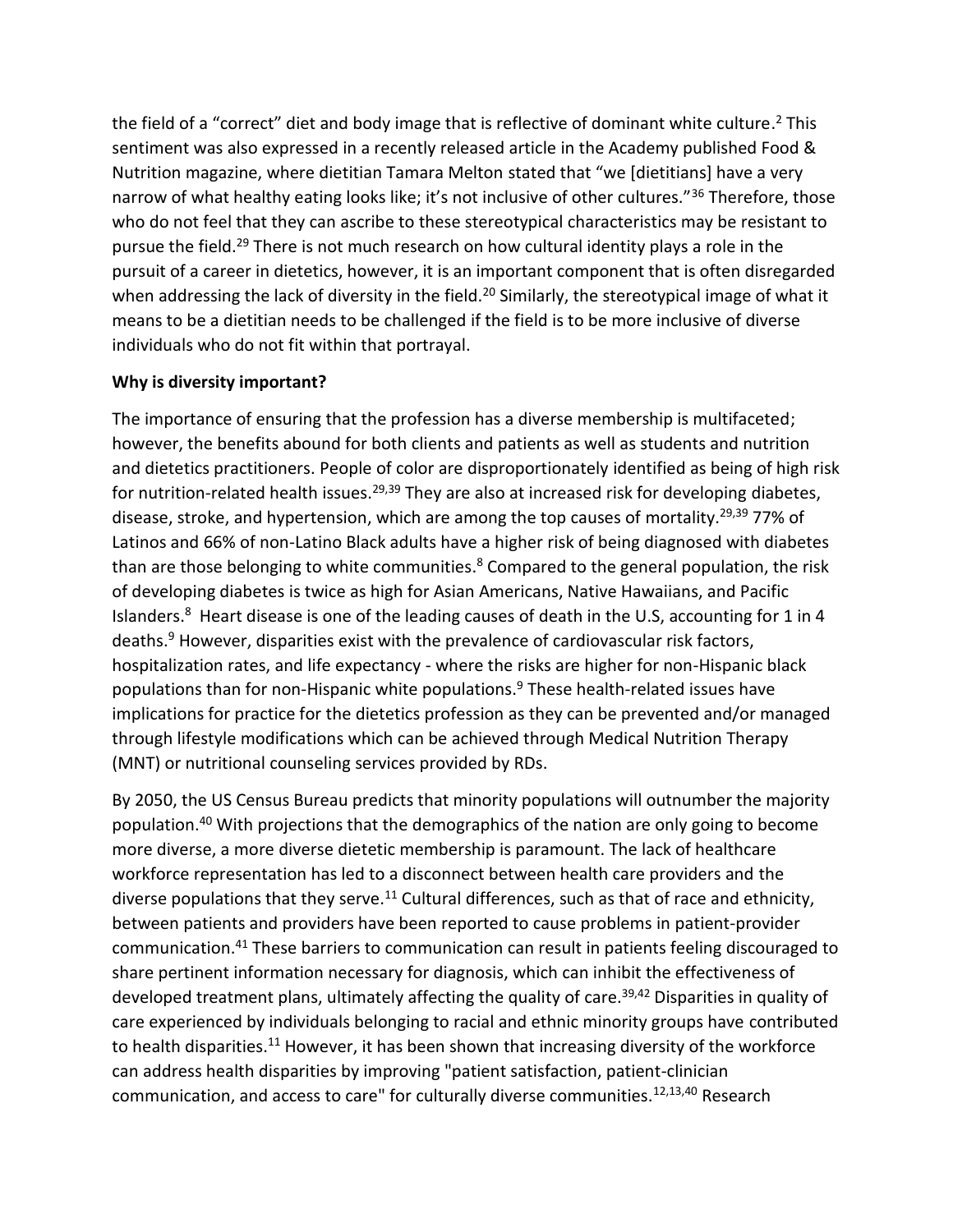demonstrates that when there is patient-clinician racial and/or ethnic concordance, the likelihood of shared "cultural beliefs, values and experiences in society" is increased which can result in more effective communication, comfortability, and overall quality of care.<sup>11,12,41</sup> Therefore, increased diversity of the dietetic workforce enhances the likelihood that diverse practitioners would work within the "underserved communities to which they belong and … provide care relative to patients' cultural norms, values, belief systems, and behaviors" and develop and tailor effective prevention and treatment plans that meet their unique needs.<sup>34,39,43</sup> A diverse health workforce is not only beneficial to those belonging to racial and ethnic minority communities but it may also be important for improving the ability of practitioners to address the quality of care and health care needs of the entire population.<sup>11,42</sup>

Evidence in education has also demonstrated that increased diversity in the classroom is beneficial for students as the quality of education they receive is improved and they develop social and civic skills that improve their ability to empathize and have a racial, ethnic, and cultural understanding of diverse populations.<sup>42,44,45</sup> The result of such interactions with diverse individuals during the training of health professions enhances their ability to more effectively serve minority communities and practice through a lens that has "broadened perspective of racial, ethnic, and cultural similarities and differences."42,44 Overall, also increasing diversity in dietetics education may contribute to the ability of future and current practitioners in the profession to provide equitable and competent care for all populations.

#### **Summary**

While the Academy has expressed a clear dedication and demonstrated varying efforts towards the cause of diversity, the profession continues to be overwhelmingly monolithic. Their efforts to address the issue has not substantially impacted change and more research is necessary to explore and find inclusive solutions for all of the factors that serve as barriers to diversifying the field. Existing efforts to address dietetics have mostly involved increasing minority students' exposure and knowledge of the field in hopes of attracting them to the profession. One way that this has been promoted is via the Building Our Future diversity mentoring toolkit. While this is an important tool that can be beneficial for providing support and addressing the issue of diversity within the field, it may not be as effective alone. Additionally, the approach within the toolkit has been in use for 17 years and is arguably outdated. Solutions for addressing the lack of diversity within the field must be multifaced to address the varying barriers of entry that may deter diverse individuals from pursuing dietetics as discussed above. Increased diversity in the field benefits students, nutrition professionals, patients, and the general public alike. With a diverse dietetics' education and workforce: increased educational quality, increased competency levels of practitioners, increased patient quality of care, and increased health equity can be achieved. While these examples are not a comprehensive list of all of the reasons why diversity in the field is important, it does make a point as to why it is necessary for diversity to be achieved.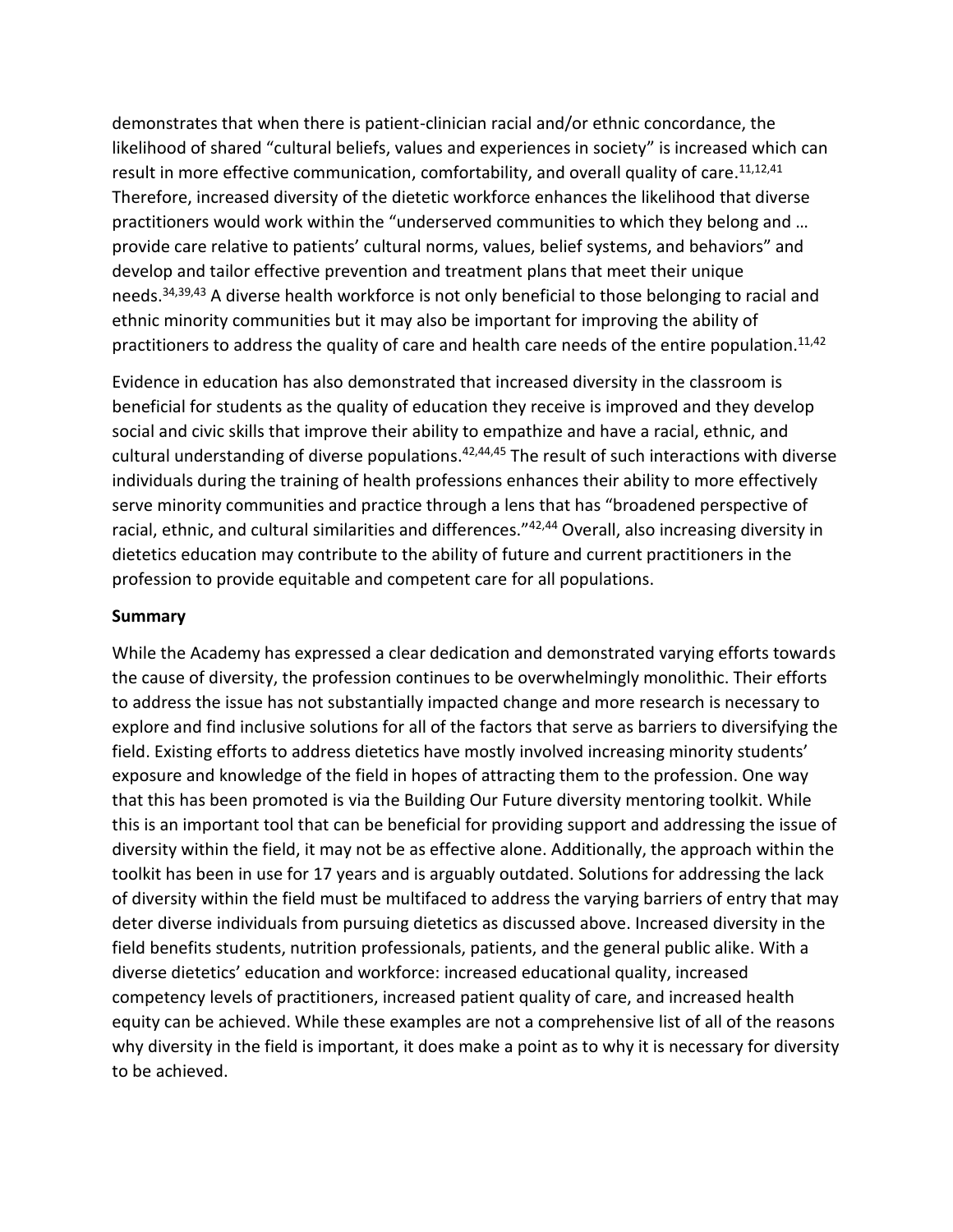#### **What can be done?**

Whether you are a student, newly-credentialed RD, seasoned RD, dietetics educator, dietetics program director, or any other associated nutrition professional – there is something that each one can do to contribute to the diversification of the field. One thing that everyone can do is take a stance on diversity in the profession. Acknowledging that there is a lack of diversity in the field is an important first step as it increases the awareness of the issue and importance of it being addressed. Partnering with existing organizations such as Diversify Dietetics, a newly developed organization whose mission is "to increase diversity in the field of nutrition by empowering students and young professionals from underrepresented minority groups to join the next generation of nutrition experts," can be one way to address and acknowledge the issue of diversity in the field.<sup>46</sup> Diversify Dietetics has been utilizing innovative approaches to "attract, encourage, and empower students and young professionals of color" within the field of nutrition and dietetics.<sup>46</sup> This organization has been filling the gaps to meet the needs not being met of underrepresented minority individuals who are prospective students, current dietetic students, or newly-credentialed dietitians via social media, diverse RD spotlight blog posts, a mentoring program, access to student/intern resources, and most recently - podcasts.<sup>46</sup> Additionally, the organization has resources for educators and professionals, provides educator diversity training, and has an advisory council that is comprised of several diverse nutrition and non-nutrition professionals.<sup>46</sup> Another thing that can be done is to increase one's cultural competence. In addition to diversifying the field, increasing the cultural competency of future and current practitioners has been cited as another solution towards delivering effective nutrition services to an increasingly diverse population and addressing health disparities among racially and ethnically diverse individuals.<sup>47,48</sup> This can be achieved by pursuing opportunities to become self-aware of one's own culture.<sup>47</sup> Research has demonstrated that the more familiarity with "one's own cultural norms, values, and attitudes the easier it is to grasp other cultures' way of seeing and experiencing the world."<sup>47</sup> Additionally, increased self-awareness of one's culture allows "a willingness to confront [one's] own attitudes, values, and biases that may influence the cultural learning process of other cultures negatively."<sup>47</sup> It is also important to understand that culture is everchanging and is an ongoing process that cannot be mastered.6,47 Further ways to develop cultural competency include attending cultural competency and sensitivity training and workshops, accessing cultural competency resources from the Academy, and taking advantage of opportunities to interact with diverse individuals such as through the joining of Member Interest Groups (MIGs).  $32,49$  Since educators and dietetic program directors serve as gatekeepers to the profession, there are several opportunities for them to contribute towards the diversification of the field. One example is for educators to adopt culturally responsive teaching.<sup>35</sup> This approach helps to "celebrate cultural, ethnic, and linguistic diversity" which supports the ability for "all students to achieve academically and socially" further influencing an educators' ability to impact change in dietetics education.<sup>35</sup> Furthermore, evaluating one's own biases can contribute to increased equity within the admissions process and ensuring that students have varying levels of support that include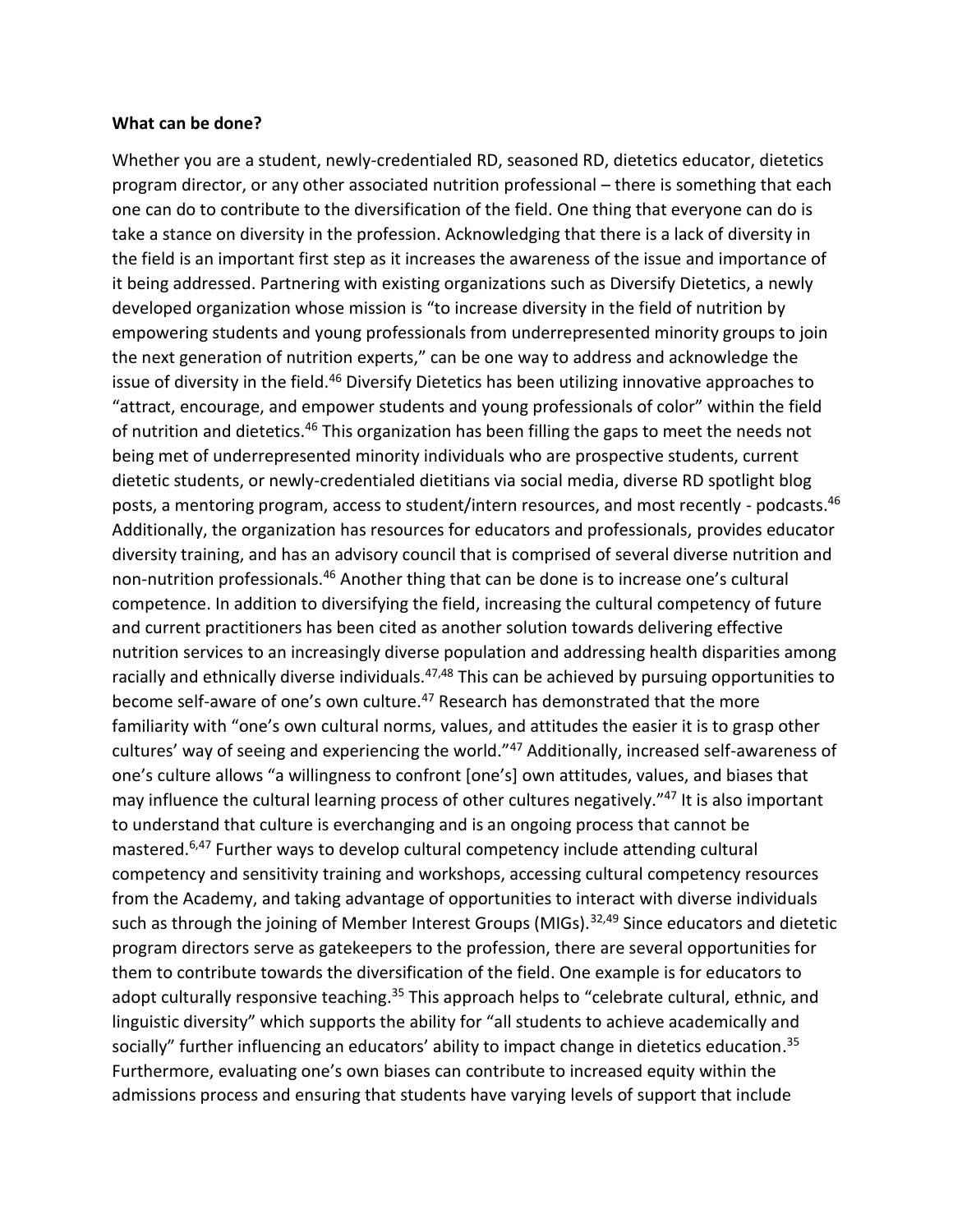academic, financial, and psychosocial domains, can contribute to efforts to diversify the profession.<sup>22</sup> The importance of ensuring that the profession has a racially, ethnically, and culturally diverse membership is multifaceted and as such, requires a multifaceted approach. I believe this is best expressed by former Academy president, Judith Rodriguez who once stated: "The benefits of a more diverse membership are so obvious that this is a task we must all undertake together or we will fail together."<sup>50</sup> As it is an issue that requires all hands on deck, we each have a responsibility to "dismantle barriers to underrepresented groups joining [the profession] and expanding diversity" within the field of dietetics.<sup>22</sup>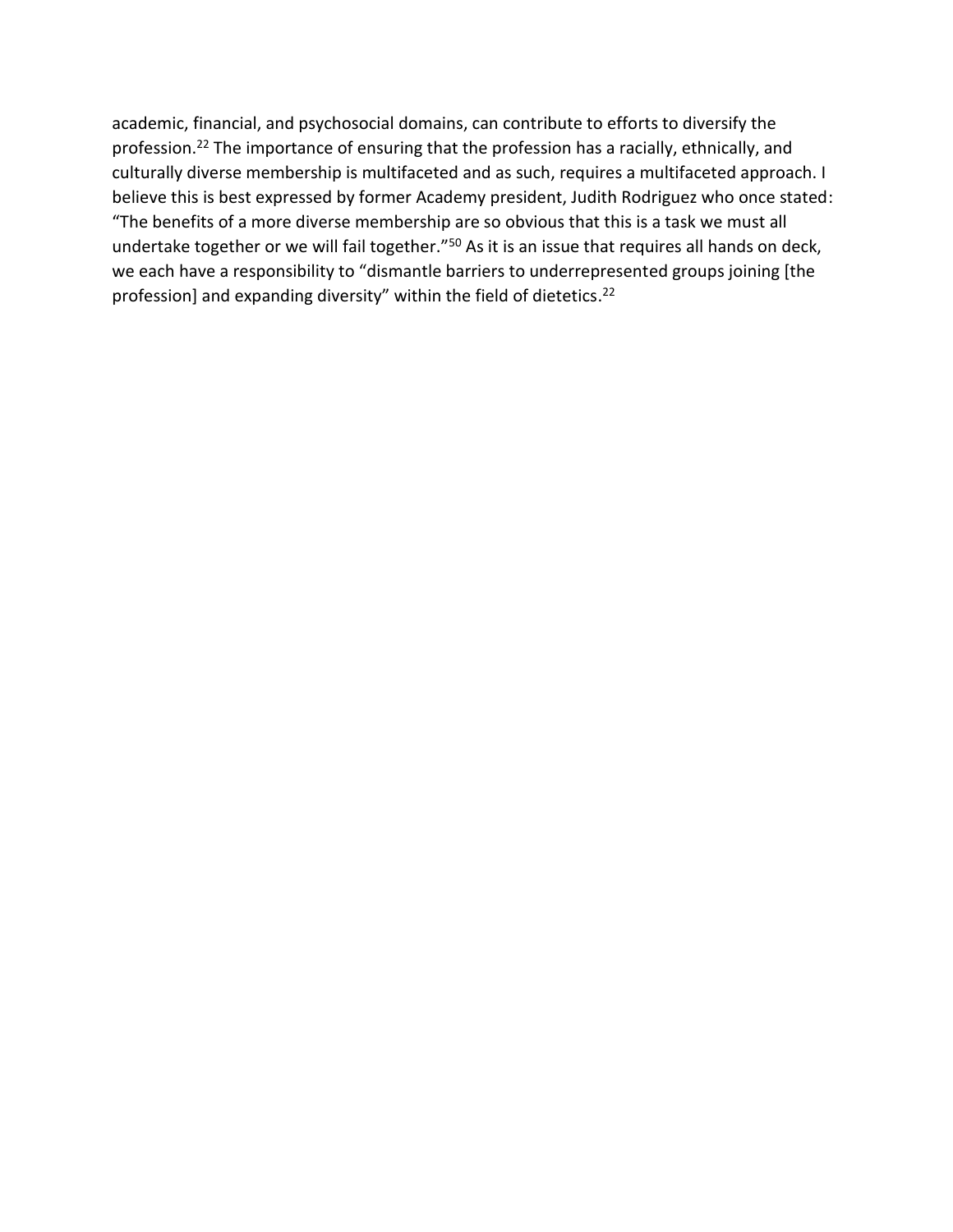#### References

- 1. Beseler L. FNCE 2016 Opening Session Remarks. http://www.eatrightpro.org/resource/news-center/member-updates/fromourleaders/%0Afnce-2016-opening-session-remarks. Published 2016. Accessed November 5, 2018.
- 2. White J. "Hearing the Voices ": African American Nutrition Educators Speak about Racism in Dietetics Disparity in Dietetics. *J Crit Diet*. 2013;1(3):26-35. https://criticaldieteticsblog.files.wordpress.com/2013/04/journal-of-critical-dieteticsp26-35.pdf.
- 3. Crowder-Woods RD. Academy of Nutrition and Dietetics Diversity Strategy Application among Accredited Nutrition Programs. 2018.
- 4. Commission on Dietetic Registration. REGISTERED DIETITIAN (RD) AND REGISTERED DIETITIAN NUTRITIONIST (RDN) BY DEMOGRAPHICS. https://www.cdrnet.org/registrystatistics?id=3207&actionxm=ByDemographics. Published 2018.
- 5. Population of the United States by Race and Hispanic/Latino Origin, Census 2000 and 2010. Infoplease. https://www.infoplease.com/us/race-population/population-unitedstates-race-and-hispaniclatino-origin-census-2000-and-

2010#rand=0.19313600271448422&iit=1543464861279&tmr=load%3D1543464823855 %26core%3D1543464824424%26main%3D1543464860023%26ifr%3D1543464861364&c b=0&cdn=0&md=0&kw=&ab=-

&dh=www.infoplease.com&dr=&du=https%3A%2F%2Fwww.infoplease.com%2Fus%2Fra ce-population%2Fpopulation-united-states-race-and-hispaniclatino-origin-census-2000 and-2010&href=https%3A%2F%2Fwww.infoplease.com%2Fus%2Frace-

population%2Fpopulation-united-states-race-and-hispaniclatino-origin-census-2000-and-2010&dt=Population of the United States by Race and Hispanic%2FLatino Origin%2C Census 2000 and July 1%2C

2005&dbg=0&cap=tc%3D0%26ab%3D0&inst=1&jsl=1&prod=undefined&lng=en&ogt=sit e\_name%2Cdescription%2Cupdated\_time%2Ctitle%2Curl%2Cimage&pc=men&pub=beth rowen&ssl=1&sid=5bff6777a889a14a&srf=0.01&ver=300&xck=0&xtr=0&og=image%3Dh ttps%253A%252F%252Fwww.infoplease.com%252Fthemes%252Fip%252Fimages%252F og\_logo\_pos.jpg%26url%3Dhttps%253A%252F%252Fwww.infoplease.com%252Fus%252 Frace-population%252Fpopulation-united-states-race-and-hispaniclatino-origin-census-2000-and-

2010%26title%3DPopulation%2520of%2520the%2520United%2520States%2520by%252 0Race%2520and%2520Hispanic%252FLatino%2520Origin%252C%2520Census%2520200 0%2520and%2520July%25201%252C%25202005%26updated\_time%3D2017-02- 11T12%253A23%253A22-

05%253A00%26description%3DLearn%2520the%2520population%2520of%2520individu als%2520in%2520the%2520United%2520States%2520who%2520identify%2520has%252 0having%2520a%2520Hispanic%2520or%2520Latino%2520race.%2520The%2520inform ation%2520comes%2520from%2520the%2520most%2520recently%2520available%2520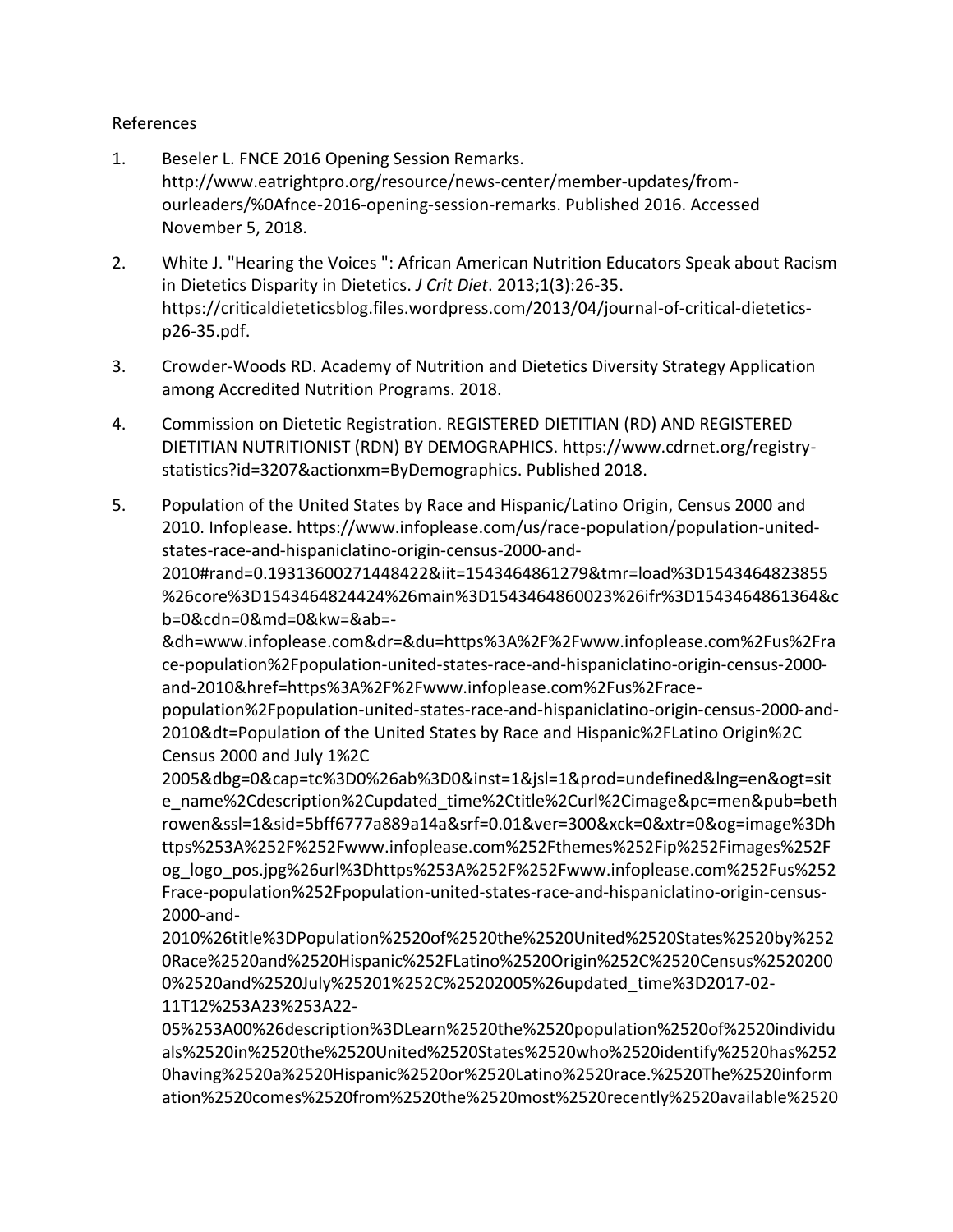census%2520data%2520and%2520includes%2520the%2520percentage%2520of%2520th e%2520overall%2520population%2520for%2520individuals%2520of%2520various%2520 backgrounds.%26site\_name%3DInfoPlease&csi=undefined&rev=v8.3.32wp&ct=1&xld=1&xd=1. Published 2017. Accessed November 28, 2018.

- 6. Warren JL. Diversity in Dietetics Matters: Experiences of Minority Female Registered Dietitians in their Route to Practice. 2017.
- 7. Hales CM, Carroll MD, Fryar CD, Ogden CL. Prevalence of Obesity Among Adults and Youth: United States, 2015–2016. NCHS data brief, no 288. Hyattsville, MD: National Center for Health Statistics. *NCHS data brief, no 288 Hyattsville, MD Natl Cent Heal Stat*. 2017;(288):2015-2016. doi:10.1017/S1368980017000088
- 8. Health Affairs Blog. The United States Can Reduce Socioeconomic Disparities By Focusing On Chronic Diseases. doi:10.1377/hblog20170817.061561
- 9. Adam Leigh J, Alvarez M, Rodriguez CJ. Ethnic minorities and coronary heart disease: An update and future directions. *Curr Atheroscler Rep*. 2016. doi:10.1007/s11883-016-0559- 4
- 10. Colby SL, Ortman JM. *Projections of the Size and Composition of the US Population: 2014 to 2060.*; 2015. doi:P25-1143
- 11. The Sullivan Commission. Missing Persons: Minorities in the Health Professions. *Sullivan Comm Divers Healthc Work*. 2004:1-12. http://health-equity.pitt.edu/40/.
- 12. National Center for Health Workforce Analysis. Sex, Race, and Ethnic Diversity of U.S. Health Occupations (2011-2015). *Heal Resour Serv Adm*. 2017;(August). https://bhw.hrsa.gov/sites/default/files/bhw/nchwa/diversityushealthoccupations.pdf.
- 13. U.S. Department of Health and Human Services Health Resources and Services Administration Bureau of Health. The rationale for diversity in the health professions: A review of the evidence. 2006;(October). http://bhpr.hrsa.gov/healthworkforce/reports/diversityreviewevidence.pdf.
- 14. Ferris State University. Diversity and Inclusion Defintions. https://ferris.edu/HTMLS/administration/president/DiversityOffice/Definitions.htm. Published 2018. Accessed November 7, 2018.
- 15. Stein K. The Value of Belonging: The Recent History of Member Services at the Academy. *J Acad Nutr Diet*. 2016;116(1):150-162. doi:10.1016/j.jand.2015.10.027
- 16. Saracino J, Michael P. Positive steps toward a multicultural association. *J Am Diet Assoc*. 1996;96(12):1242-1244. doi:10.1016/S0002-8223(96)00325-2
- 17. Stein K. A Quarter-Century of Transformation: The Recent History of Evolution at the Academy of Nutrition and Dietetics. *J Acad Nutr Diet*. 2017;117(10):S9-S18. doi:10.1016/j.jand.2017.07.025
- 18. Fitz PA, Mitchell BE. Building our future--increasing diversity in the dietetics profession: a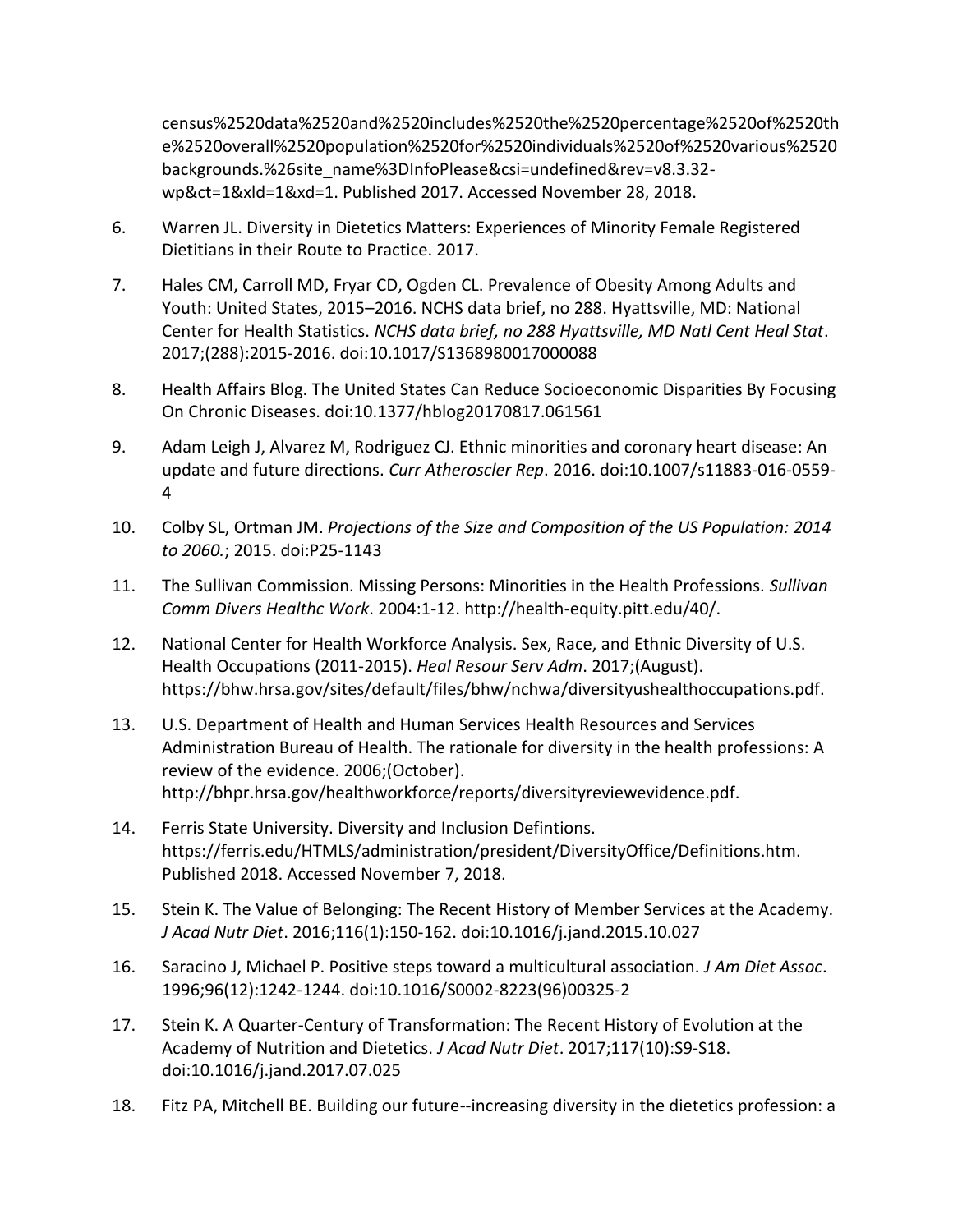summary of the ADA diversity mentoring project. *J Allied Health*. 2002;31(3):177-183. doi:10.1016/S0002-8223(02)90229-4

- 19. Taylor E, Rasor-Greenhalgh S, Hudak S, Stombaugh I. Achieving a diverse profession through academic recruitment. *Jada*. 2003;103(8):965-966. doi:10.1053/jada.2003.50558
- 20. Whelan M. Latina and Black women's perceptions of the dietetics major and profession. *Diss Abstr Int Sect A Humanit Soc Sci*. 2018.
- 21. Cohen JJ, Gabriel BA, Terrell C. The case for diversity in the health care workforce. *Health Aff*. 2002. doi:10.1377/hlthaff.21.5.90
- 22. Stein K. The Educational Pipeline and Diversity in Dietetics. *J Acad Nutr Diet*. 2013;113(5):S13-S19. doi:10.1016/j.jand.2013.02.015
- 23. Greenwald HP, Davis RA. Minority recruitment and retention in dietetics: Issues and interventions. *J Am Diet Assoc*. 2000. doi:10.1016/S0002-8223(00)00278-9
- 24. Suarez V V., Shanklin CW. Minority interns' experiences during their dietetics education and their recommendations for increasing diversity in dietetics: Findings from structured interviews. *J Am Diet Assoc*. 2002. doi:10.1016/S0002-8223(02)90357-3
- 25. Felton TM, Nickols-Richardson SM, Serrano E, Hosig KW. African-American Students' Perceptions of Their Majors, Future Professions, and the Dietetics Major and Profession: A Qualitative Analysis. *J Am Diet Assoc*. 2008;108(7):1192-1197. doi:10.1016/j.jada.2008.04.022
- 26. Salomon S. A Challenge That's Well Worth the Effort. *Today's Dietit*. 2009;(March 2009):26.
- 27. White JH, Beto JA. Strategies for addressing the internship shortage and lack of ethnic diversity in dietetics. *J Acad Nutr Diet*. 2013;113(6):771-775. doi:10.1016/j.jand.2013.03.012
- 28. Heiss CJ, Henley SM, Daniluk P, et al. Recruiting hispanics to dietetics: WIC educators' perceptions of the profession. *J Allied Health*. 2012;41(4). doi:10.1016/j.jada.2011.06.070
- 29. Whelan M, Ridgeway M, Yerrick RK. Pushing Past Clichés: Latina and Black Women's Perceptions of the Dietetics Major and Profession during Career Exploration. *J Latinos Educ*. 2018;17(2):164-178. doi:10.1080/15348431.2017.1303772
- 30. Academy of Nutrition and Dietetics. Careers in Dietetics: Becoming a Registered Dietitian or Registered Dietitian Nutritionist. https://www.eatrightpro.org/-/media/eatrightprofiles/career/become-an-rdn-or-dtr/becoming-a-registered-dietitian.pdf. Published 2013. Accessed November 11, 2018.
- 31. American Dietetic Association. Update on the Minority Recruitment and Retention Research Project.pdf. *J Am Diet Assoc*. 2000;100(8):888-890.
- 32. Burt KG, Delgado K, Chen M, Paul R. Strategies and Recommendations to Increase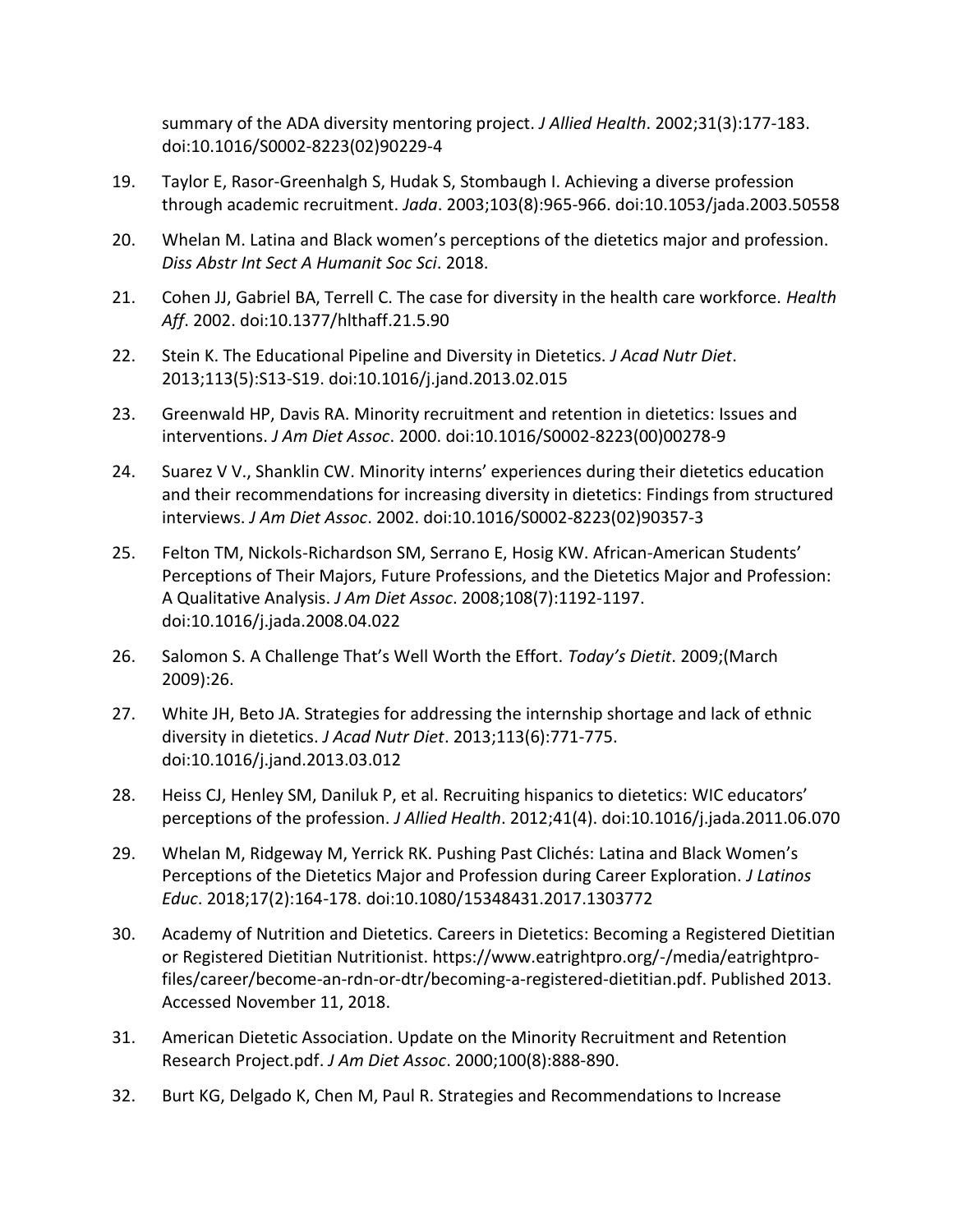Diversity in Dietetics. *J Acad Nutr Diet*. 2018:1-6. doi:10.1016/j.jand.2018.04.008

- 33. Stein K. The Balancing Act of Diversity Initiatives. *J Acad Nutr Diet*. 2013;113(5):S6-S12. doi:10.1016/j.jand.2013.02.011
- 34. Wynn CL, Raj S, Tyus F, et al. Barriers to and Facilitators of Dietetics Education among Students of Diverse Backgrounds: Results of a Survey. *J Acad Nutr Diet*. 2017;117(3):449- 468. doi:10.1016/j.jand.2016.06.010
- 35. Whelan M. Culturally Responsive Teaching: A Framework for Consideration in Dietetics Education. *J Acad Nutr Diet*. 2017;117(8):1175. doi:10.1016/j.jand.2017.05.003
- 36. Robinson S. Doubling Down on Diversity: The Journey to a More Diverse Field. *Food Nutr Mag*. June 2018. https://foodandnutrition.org/from-the-magazine/doubling-down-ondiversity-the-journey-to-a-more-diverse-field/.
- 37. Felton TM. UNDERSTANDING FACILITATORS AND BARRIERS TO THE SELECTION OF DIETETICS AS A MAJOR BY AFRICAN-AMERICAN STUDENTS. 2007.
- 38. Atkins J, Gingras J. Coming and Going: Dietetic Students' Experience of Their Education. *Can J Diet Pract Res*. 2009;70(4):181-186. doi:10.3148/70.4.2009.181
- 39. American Dietetic Association. *Building Our Future: Toolkit for Mentoring Diverse Students for Dietetics Careers*.; 2001.
- 40. Rhea M, Bettles C. Future Changes Driving Dietetics Workforce Supply and Demand: Future Scan 2012-2022. *J Acad Nutr Diet*. 2012;112(3 SUPPL.):S10-S24. doi:10.1016/j.jand.2011.12.008
- 41. Cooper-Patrick L, Gallo JJ, Gonzales JJ, et al. Race, gender, and partnership in the patientphysician relationship. *J Am Med Assoc*. 1999. doi:10.1001/jama.282.6.583
- 42. Diversify Dietetics. The Academy, Diversity, and the Push Towards a Brighter Tomorrow. https://www.diversifydietetics.org/blog/2018/5/7/why-diversity-and-what-theacademy-has-to-say. Published 2018. Accessed November 4, 2018.
- 43. Doley J. English as a Second Language Dietetics Students: Lessons from Nursing to Facilitate Learning Experiences in Dietetic Internships. *J Acad Nutr Diet*. 2013;113(Supplement):S20-S23. doi:10.1007/s00431-009-1091-0
- 44. Knoblock-Hahn AL, Scharff DP, Elliott M. Cultural competence in dietetics education: Where are we now and where do we need to go? *Top Clin Nutr*. 2010;25(4):323-334. doi:10.1097/TIN.0b013e3181faba17
- 45. Whitla DK, Orfield G, Silen W, Teperow C, Howard C, Reede J. Educational benefits of diversity in medical school: A survey of students. *Acad Med*. 2003;78(5):460-466. doi:10.1097/00001888-200305000-00007
- 46. Diversify Dietetics. Diversify Dietetics. https://www.diversifydietetics.org. Published 2018.